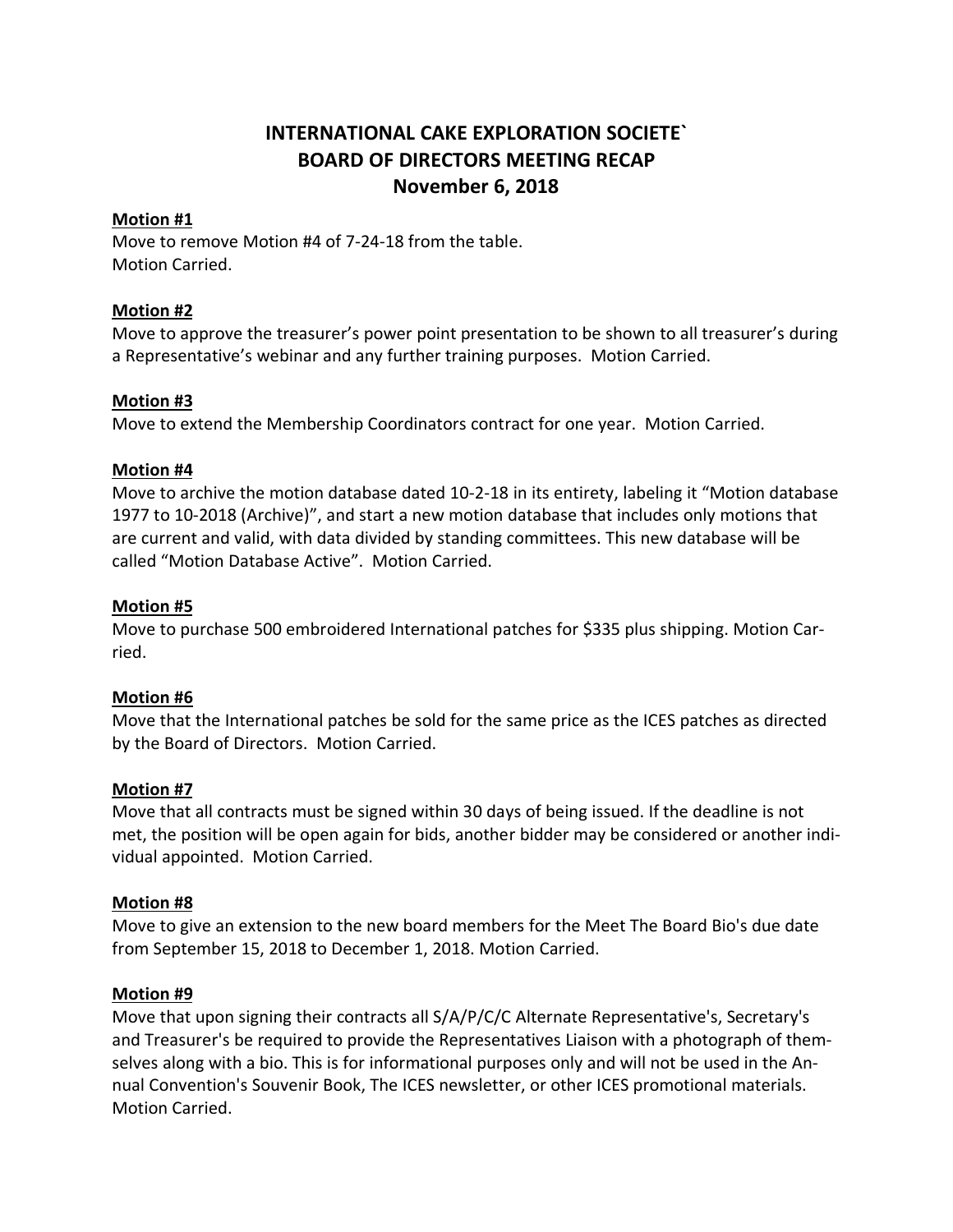#### **Motion #10**

Move to accept the revised rules for the Live Relay Cake Challenge for the AR Convention. Motion Carried.

## **Motion #11**

Move that the scheduling of all convention events will be made by the Show Directors, as benefits each show's needs, and approved by the Board of Directors. Motion Carried.

## **Motion #12**

Move to dissolve the Convention Sub-Committee formed by Motion #2 (7-2018). Motion Carried.

## **Motion #13**

Move to accept the revised Convention Committee Chairman's Contract. Motion Carried.

## **Motion #14**

The Budget and Finance committee has audited the financial statements for the Kentucky Chapter of ICES; having obtained all the information and explanations which to the best of our knowledge and belief were necessary for the purposes of our audit. The financial statements are in agreement with the books of account therefore the committee moves to approve the Kentucky audit as complete. Motion Carried.

#### **Motion #15**

Move to rescind Motion #27 (2-22-09) which reads: Nominations/Elections Committee moved to allow all nominees for the ICES Board of Directors to attend Board meetings held after the General Membership Meeting with the exception of confidential topic under discussion, such as personnel, ethics, finances or potential litigation. Motion Carried.

#### **Motion #16**

Move to have all non-chapter Representatives be known as Ambassadors. To take effect September 1, 2019. Motion Carried.

## **November Treasurers Report**

For the month of October, 2018

**Beginning Money Market Account**: \$202,931.52

**Ending Money Market Account**: \$203,012.71

**Money Market Credit**: \$340.84